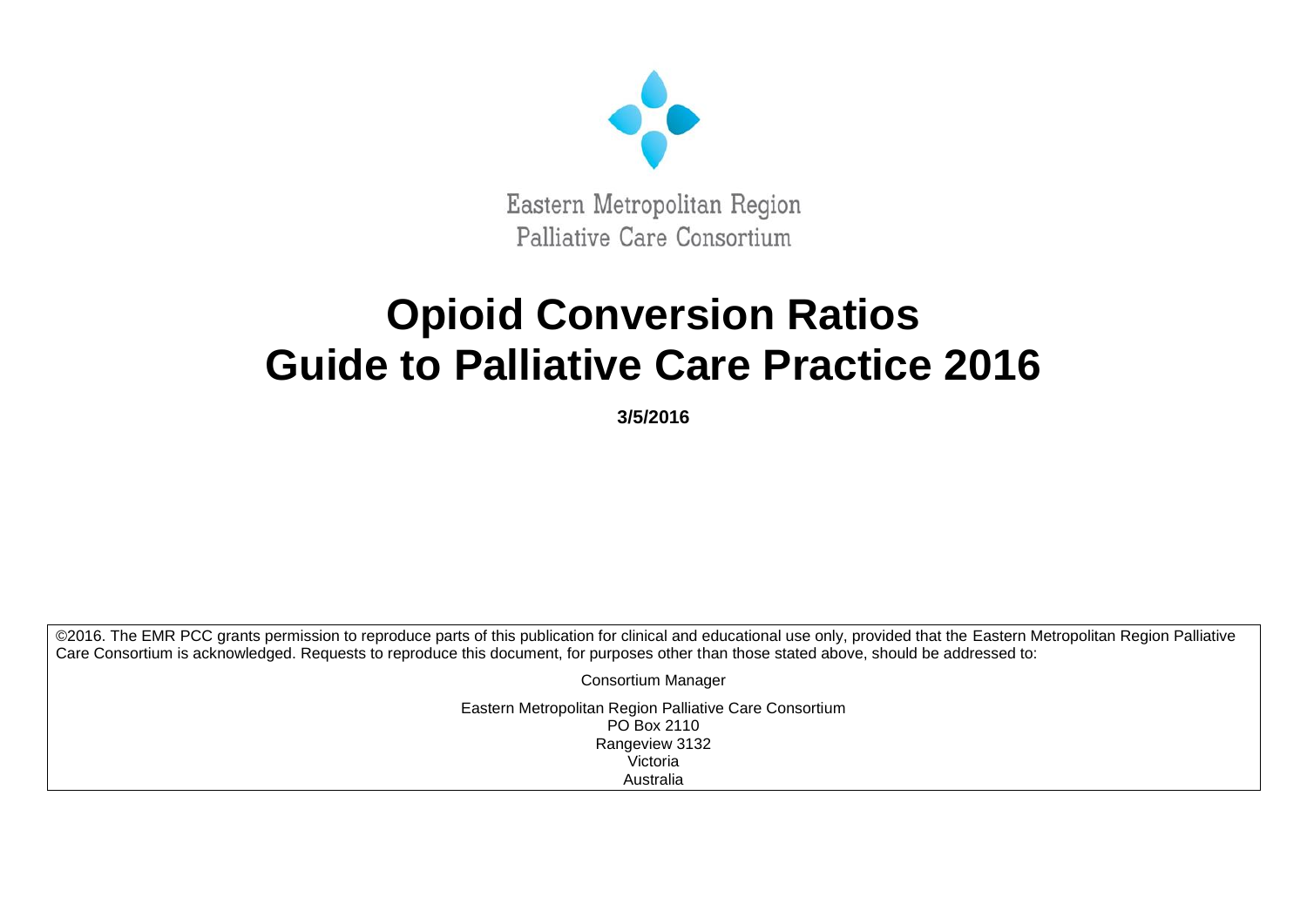#### **It is highly recommended this guide is printed in colour, to aid ease of use**.

The access point for the current electronic version of the guide is

Eastern Metropolitan Region Palliative Care Consortium [www.emrpcc.org.au](http://www.emrpcc.org.au/) or Centre for Palliative Care [www.centreforpallcare.org](http://www.centreforpallcare.org/)  Printed versions can only be considered up-to-date for a period of one month from the printing date after which, the latest version should be downloaded

#### **ACKNOWLEDGEMENTS**

## <span id="page-1-0"></span>**EMRPCC Opioid Conversion Guide Review 2016**

Project officer: Ms S Scholes, *BPharm Grad Cert Heath (Palliative Care) MSHP* 

Victorian Palliative Medicine Specialists: Dr P Poon; Dr M Benson; Dr M Franco and Dr L William who provided fresh perspectives on the 2016 document.

EMRPCC Clinical Group (2016):

Eastern Health: Dr L William (Palliative Medicine Specialist), Ms J Wilkinson & Ms D Bach (Clinical Nurse Consultants) Eastern Palliative Care Association Inc: Mr D Halliwell (Clinical Nurse Consultant) St Vincent's Health Melbourne & Eastern Palliative Care Association Inc: Dr P Sherwen (Palliative Medicine Specialist) St Vincent's Health Melbourne: Mr T Whelan (Nurse Practitioner) Eastern Metropolitan Region Palliative Care Consortium: Ms C Clifton (Consortium Manager)

## **Special Acknowledgments:**

Ms A Padrissa & Ms K McGrath, Eastern Health (Wantirna Health) Palliative Care Pharmacists Ms S Chung, St Vincent's Hospital (Melbourne), Medicines Information Pharmacist (Covering)

## **Acknowledgement for previous documents:**

Acknowledgment is also extended to the original 2008 EMRPCC clinical group and all contributors to the initial EMRPCC Opioid Conversion Ratios – Guide to Practice (October 2008) and the members of the EMRPCC clinical groups who revised the document EMRPCC Opioid Conversion Ratios- Guide to Practice (December 2010 and again in July 2013).

> The EMRPCC welcomes feedback. Please send comments to: Consortia Manager, Eastern Metropolitan Region Palliative Care Consortium PO Box 2110 Rangeview Victoria Australia 3132 or email [consortiummanager@epc.asn.au](mailto:consortiummanager@epc.asn.au)

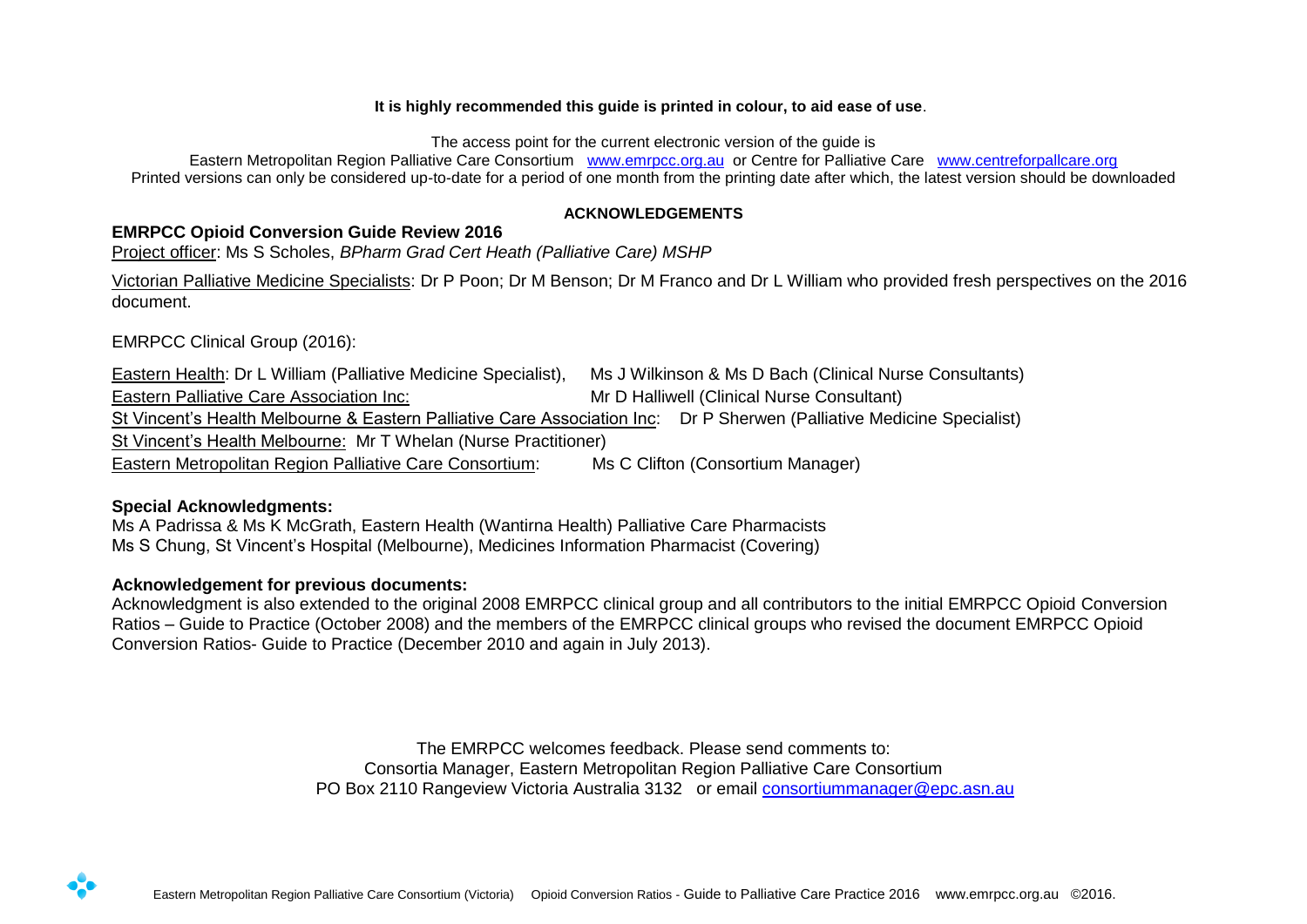## Contents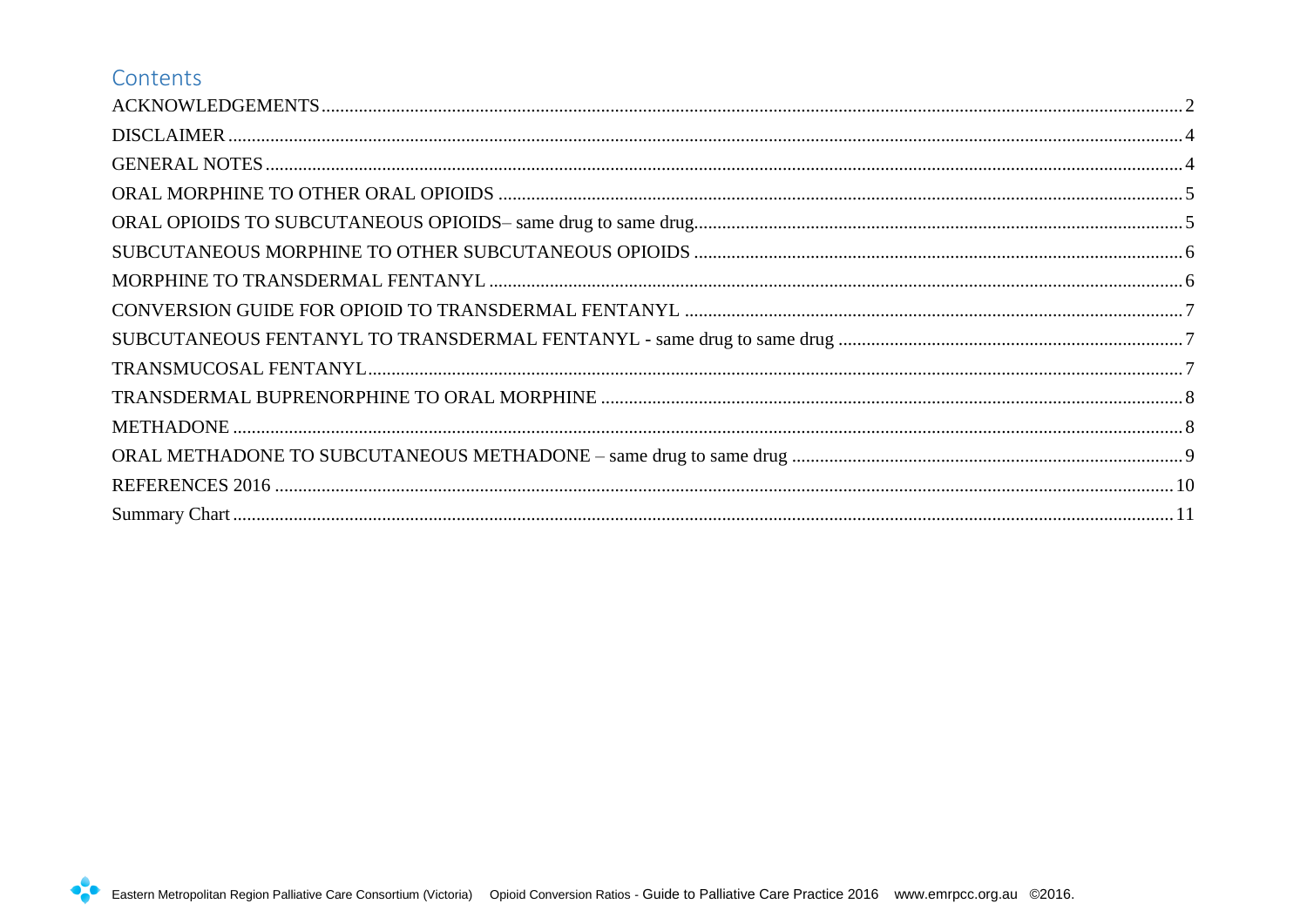## **DISCLAIMER**

<span id="page-3-0"></span>The information in this document is to be used as a guide to practice only. It is the responsibility of the user to ensure the information is used correctly. This guide reflects current palliative care practice in the Eastern Metropolitan Region of Melbourne and published evidence at the time of the review. The current electronic version of the document is available at [www.emrpcc.org.au](http://www.emrpcc.org.au/) and should always be referred to.

All medication doses derived from this guide to practice, should be checked and prescribed by a medical doctor or nurse practitioner with appropriate experience in opioid prescribing. Opioids may be given via different routes as part of clinical practice, to reflect clinical needs, however not all routes (e.g. intrathecal) have been covered in this guide.

Medication doses should be modified in response to the patient/client's clinical situation and status, including previous exposure to opioids and concurrent medications. All patients should be monitored closely until stable when commencing, adjusting dosage and/or switching opioid medications. Adhere to all legislation and professional requirements including organisational policies and procedures regarding opioid medications and their administration.

## **GENERAL NOTES**

- <span id="page-3-1"></span>• The conversions are applicable in pain for palliative care patients rather than patients with chronic pain
- **It is recommended that opioids be converted to the equianalgesic oral morphine as the first step, except when converting from the same drug to the same drug (e.g. oral to subcutaneous)**
- When converting, calculate the equianalgesic starting dose of the new opioid using the quidelines
- Apply a dose reduction of 25% to 50% to the equianalgesic starting dose to allow for cross-tolerance
- A dose reduction closer to 50% is appropriate if the patient is elderly or medically frail
- Also consider
	- o dose and duration of previous opioid treatment
	- o current pain severity
	- o patient's ethnicity, for example, oxycodone may be metabolised differently by Caucasian, Asian and North African groups due to genetic polymorphism
	- o renal function, for example, use caution in mild to moderate renal impairment with hydromorphone, morphine and oxycodone. Consensus guidelines suggest fentanyl is the opioid of choice in severe renal impairment
	- $\circ$  hepatic function, for example, decrease the dose and frequency of administration of morphine in hepatic failure, and avoid oxycodone in severe cirrhosis. Fentanyl is preferred in moderate to severe liver failure or cirrhosis
	- o occurrence of adverse effects
	- o direction of switch of opioid, e.g. methadone to morphine
- Prescribe prn breakthrough opioid during the titration process of  $1/10<sup>th</sup>$  to  $1/6<sup>th</sup>$  of the total daily opioid dose
- Frequently monitor for patient response and individual dose titration (References 1,2,3)

Eastern Metropolitan Region Palliative Care Consortium (Victoria) Opioid Conversion Ratios - Guide to Palliative Care Practice 2016 www.emrpcc.org.au ©2016. Page **4** of **12**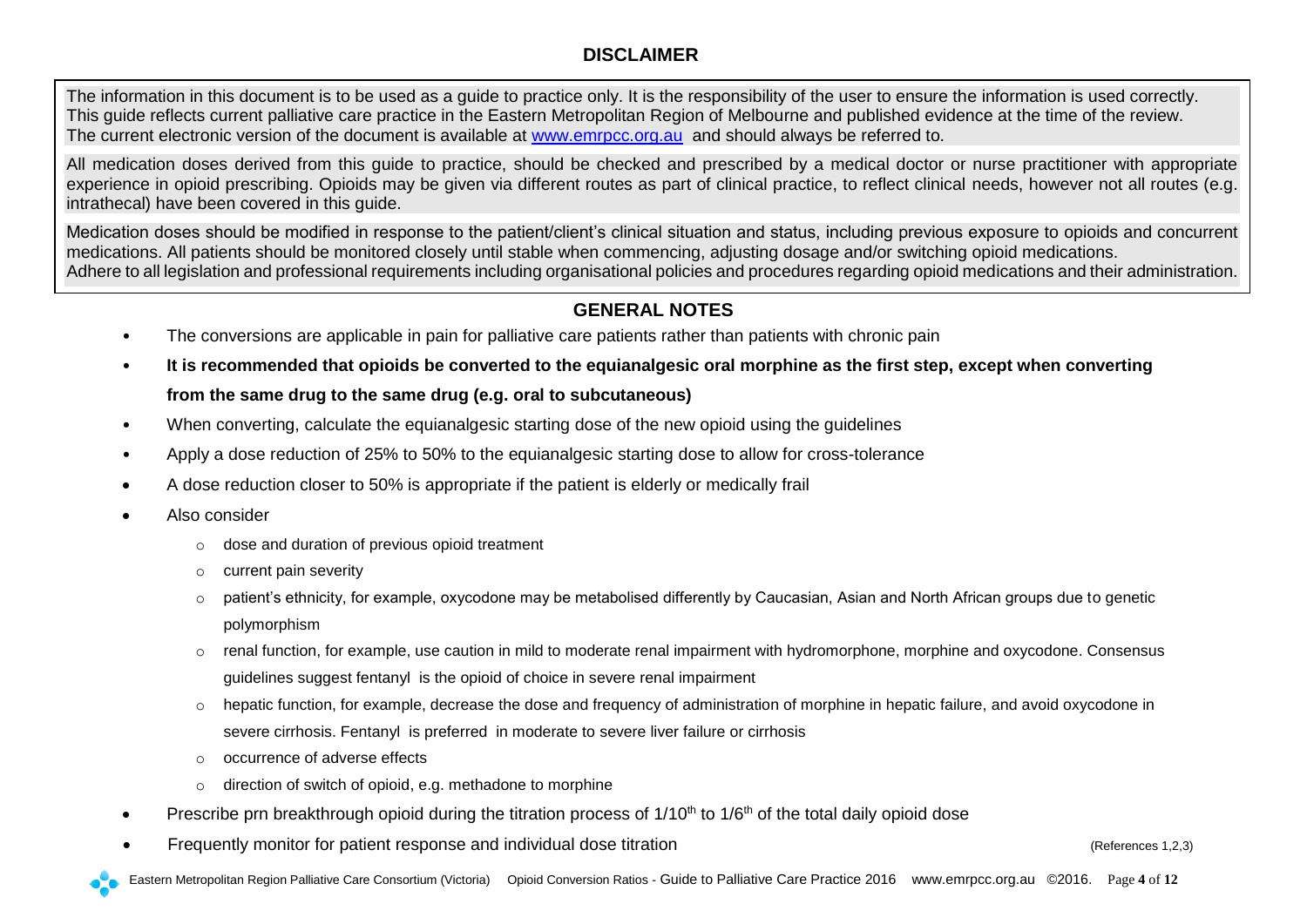<span id="page-4-0"></span>

| <b>ORAL MORPHINE TO OTHER ORAL OPIOIDS</b> |                            |                                                  |                                                                                                                                                                                                                                                                                       |                  |  |  |
|--------------------------------------------|----------------------------|--------------------------------------------------|---------------------------------------------------------------------------------------------------------------------------------------------------------------------------------------------------------------------------------------------------------------------------------------|------------------|--|--|
| <b>Oral To Oral</b>                        | <b>Conversion</b><br>Ratio | <b>Example</b>                                   | <b>Comments</b>                                                                                                                                                                                                                                                                       | <b>Reference</b> |  |  |
| Morphine to Codeine                        | 1:10                       | Oral Morphine 6mg = Oral Codeine 60mg            | Avoid conversion and treat as opioid naïve<br>Codeine has a limited role in managing<br>moderate-severe pain in palliative care                                                                                                                                                       | 3,4,5,6          |  |  |
| Morphine to Hydromorphone                  | 5:1                        | Oral Morphine 5mg = Oral Hydromorphone1mg        |                                                                                                                                                                                                                                                                                       | 3,4,5            |  |  |
| Morphine to Methadone                      |                            | <b>Palliative Care Specialist input required</b> |                                                                                                                                                                                                                                                                                       |                  |  |  |
|                                            |                            | See Methadone on pages 8-9 for more information  |                                                                                                                                                                                                                                                                                       |                  |  |  |
| Morphine to Oxycodone                      | 1.5:1                      | Oral Morphine 15mg = Oral Oxycodone 10 mg        | The oxycodone component of Targin® should<br>be considered in conversions. If doses greater<br>than Targin® 80/40 mg per day are required,<br>single entity modified release oxycodone<br>should be used. Note the beneficial effect of<br>naloxone on bowel function may be impaired | 3,4,5,6,7        |  |  |
| Morphine to Tapentadol                     | 1:3                        | Oral Morphine 100mg = Oral Tapentadol 300mg      |                                                                                                                                                                                                                                                                                       | 3,8,9            |  |  |
| Morphine to Tramadol                       | 1:5 to 1:10                | Oral Morphine 10mg = Oral Tramadol 50 to100mg    | Tramadol has a limited role in managing<br>moderate to severe pain in palliative care                                                                                                                                                                                                 | 3,4,6            |  |  |

<span id="page-4-1"></span>

| ORAL OPIOIDS TO SUBCUTANEOUS OPIOIDS- same drug to same drug |                     |                                                                 |                                                                    |  |                  |  |  |  |
|--------------------------------------------------------------|---------------------|-----------------------------------------------------------------|--------------------------------------------------------------------|--|------------------|--|--|--|
| Oral                                                         | <b>Subcutaneous</b> | <b>Conversion</b><br><b>Example</b><br><b>Comments</b><br>Ratio |                                                                    |  | <b>Reference</b> |  |  |  |
| Morphine                                                     | Morphine            | $2:1$ to<br>3:1                                                 | Oral Morphine $30mg =$<br>Subcutaneous Morphine 10 to 15mg         |  | 3,4,6            |  |  |  |
| Oxycodone                                                    | Oxycodone           | $1.5:1$ to<br>2:1                                               | Oral Oxycodone $30mg =$<br>Subcutaneous Oxycodone 15 to 20mg       |  | 3,4,6            |  |  |  |
| Hydromorphone                                                | Hydromorphone       | $2:1$ to<br>3:1                                                 | Oral Hydromorphone 15mg =<br>Subcutaneous Hydromorphone 5 to 7.5mg |  | 3,4,6            |  |  |  |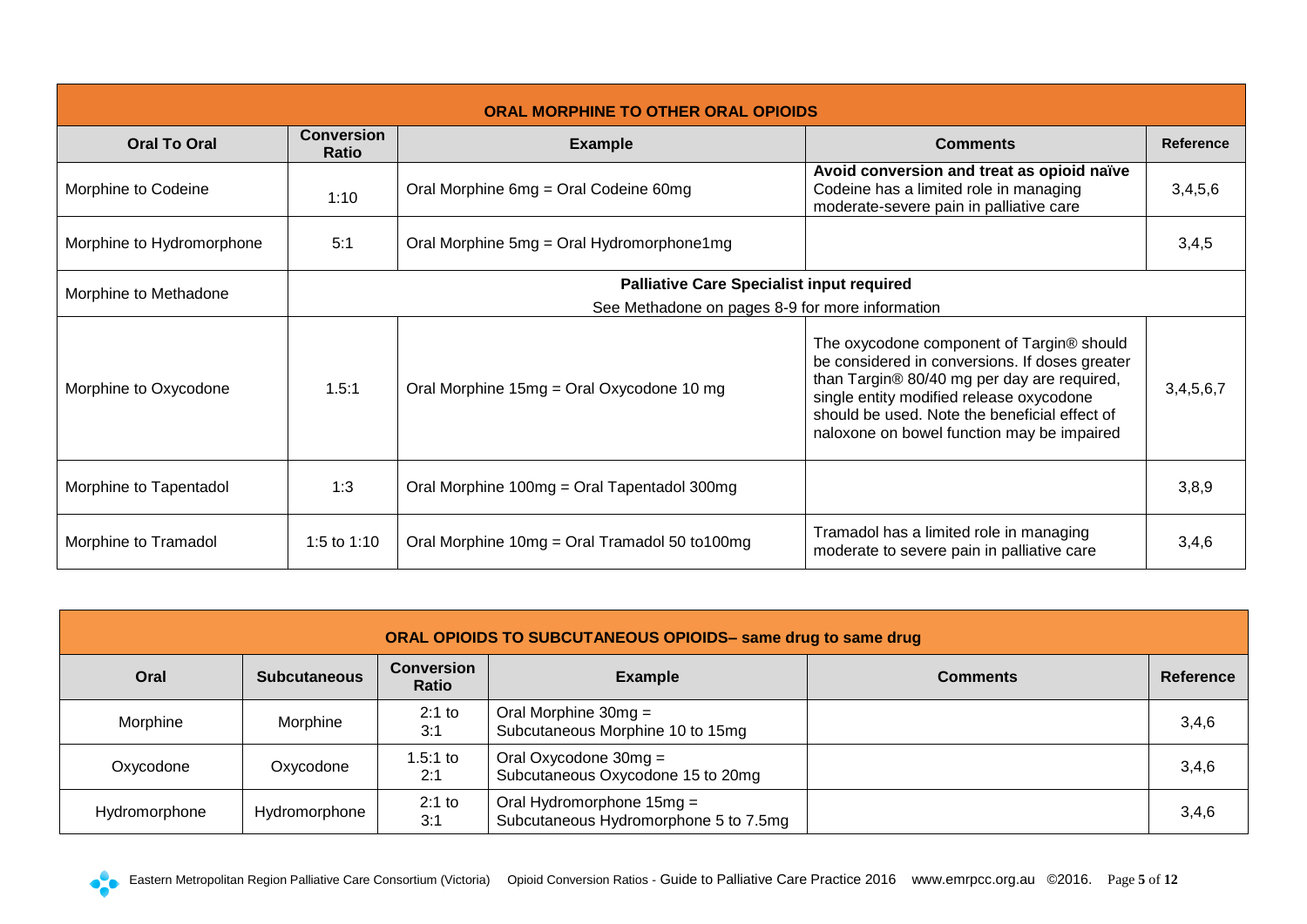<span id="page-5-0"></span>

| <b>SUBCUTANEOUS MORPHINE TO OTHER SUBCUTANEOUS OPIOIDS</b>               |               |        |                                                                                                                                        |                                            |                  |  |  |
|--------------------------------------------------------------------------|---------------|--------|----------------------------------------------------------------------------------------------------------------------------------------|--------------------------------------------|------------------|--|--|
| <b>Conversion</b><br><b>Subcutaneous</b><br><b>Subcutaneous</b><br>Ratio |               |        | <b>Example</b>                                                                                                                         | <b>Comments</b>                            | <b>Reference</b> |  |  |
| Morphine                                                                 | Fentanyl      | 100:1  | Subcutaneous Morphine<br>10,000 micrograms $(10mg)$ =<br>Subcutaneous Fentanyl 100 micrograms                                          | The 100:1 conversion ratio is conservative | 3,10             |  |  |
| Morphine                                                                 | Hydromorphone | 5:1    | Subcutaneous Morphine 10mg =<br>Subcutaneous Hydromorphone 2mg                                                                         |                                            | 3,4,6            |  |  |
| Morphine                                                                 | Oxycodone     | 1:1    | Subcutaneous Morphine 10mg =<br>Subcutaneous Oxycodone 10mg                                                                            |                                            | 3,4              |  |  |
| Morphine                                                                 | Sufentanil    | 1000:1 | Subcutaneous Morphine<br>10,000 micrograms $(10mg)$ =<br>Subcutaneous Fentanyl 100micrograms =<br>Subcutaneous Sufentanil 10micrograms | Convert to fentanyl initially              | 11               |  |  |

<span id="page-5-1"></span>

| <b>MORPHINE TO TRANSDERMAL FENTANYL</b>                              |                                                                        |                                                                                           |                                                              |           |  |  |  |
|----------------------------------------------------------------------|------------------------------------------------------------------------|-------------------------------------------------------------------------------------------|--------------------------------------------------------------|-----------|--|--|--|
| Oral Morphine (mg/24 hours)                                          | <b>Subcutaneous Morphine</b><br>(mg/24 hrs)<br>(Dose ratio 3:1 to 2:1) | <b>Transdermal Fentanyl</b><br>(mcg/24 hours)<br>(Dose ratio from oral morphine<br>100:1) | <b>Transdermal Fentanyl (mcg/ hour)</b><br><b>Patch Size</b> | Reference |  |  |  |
| 30                                                                   | 10 to 15                                                               | 300                                                                                       | 12                                                           | 3,12      |  |  |  |
| 60                                                                   | 20 to 30                                                               | 600                                                                                       | 25                                                           | 3,12      |  |  |  |
| 120                                                                  | 40 to 60                                                               | 1200                                                                                      | 50                                                           | 3,12      |  |  |  |
| 180                                                                  | 60 to 90                                                               | 1800                                                                                      | 75                                                           | 3,12      |  |  |  |
| 240                                                                  | 80 to 120                                                              | 2400                                                                                      | 100                                                          | 3,12      |  |  |  |
| Seek specialist palliative care advice when converting at high doses |                                                                        |                                                                                           |                                                              |           |  |  |  |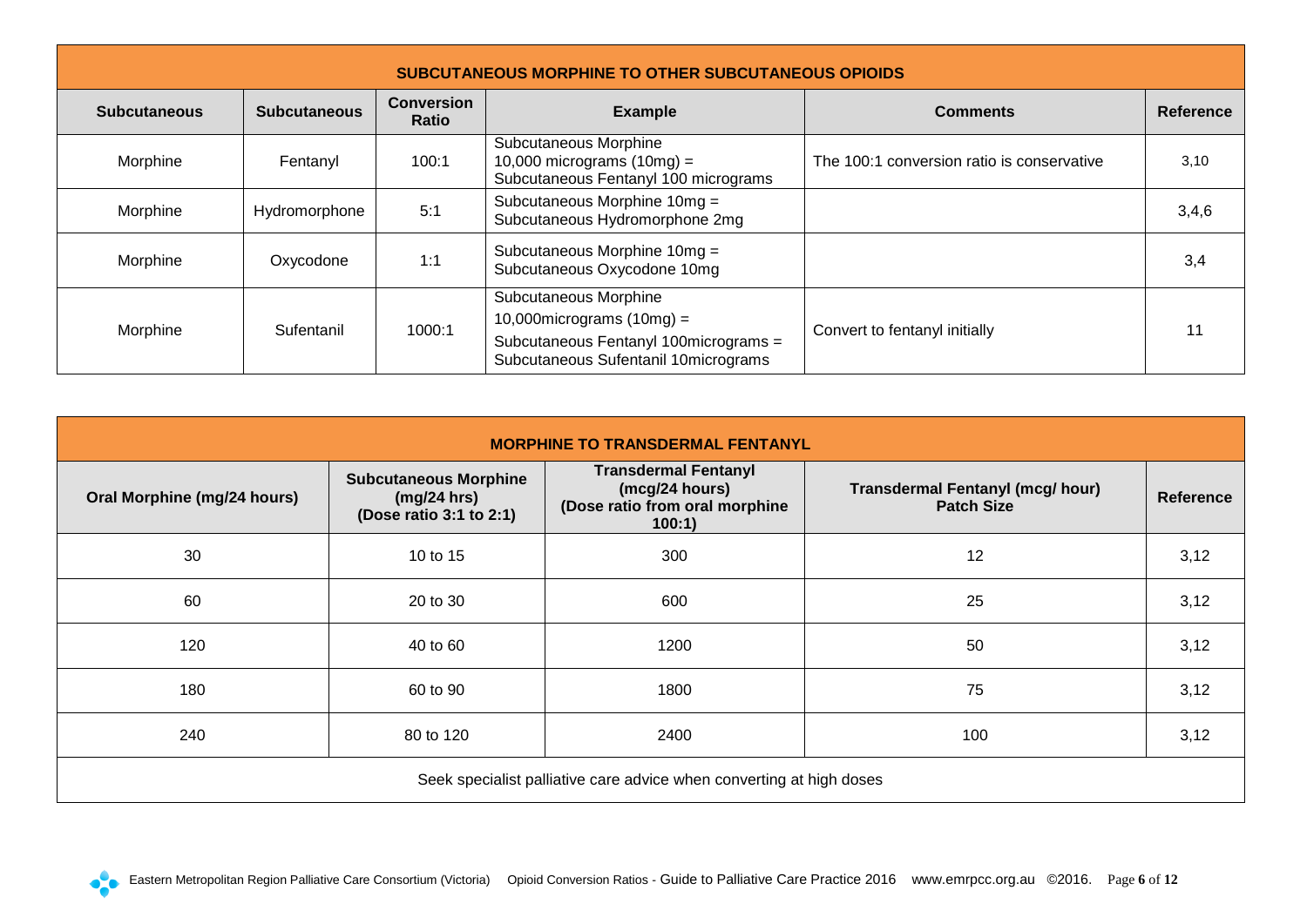<span id="page-6-0"></span>

| <b>CONVERSION GUIDE FOR OPIOID TO TRANSDERMAL FENTANYL</b>                                                                       |                                                                                               |  |  |  |  |
|----------------------------------------------------------------------------------------------------------------------------------|-----------------------------------------------------------------------------------------------|--|--|--|--|
| <b>To Transdermal Fentanyl</b><br><b>From</b>                                                                                    |                                                                                               |  |  |  |  |
| 4 hour immediate release (IR) oral opioid                                                                                        | Give regular doses IR oral opioid for the first 12 hours after applying patch                 |  |  |  |  |
| 12 hour controlled release (CR) long acting oral opioid                                                                          | Apply the patch at the same time as administering the final 12 hour (CR) dose                 |  |  |  |  |
| 24 hour controlled release (CR) long acting oral opioid                                                                          | Apply the patch twelve hours after administering the final 24 hour (CR) dose                  |  |  |  |  |
| Continuous subcutaneous infusion morphine (syringe driver)                                                                       | Continue the syringe driver unchanged for 8 to 12 hours after applying the patch, then cease  |  |  |  |  |
| Continuous subcutaneous infusion fentanyl (syringe driver)                                                                       | Continue the syringe driver at the same rate for 6 hours after applying the patch, then cease |  |  |  |  |
| Effective systemic analgesic concentrations are generally reached in less than 12 hours for fentanyl after applying patch (4,13) |                                                                                               |  |  |  |  |

<span id="page-6-1"></span>

| SUBCUTANEOUS FENTANYL TO TRANSDERMAL FENTANYL - same drug to same drug                              |          |     |                                                                        |       |  |  |  |
|-----------------------------------------------------------------------------------------------------|----------|-----|------------------------------------------------------------------------|-------|--|--|--|
| <b>Conversion Ratio</b><br><b>Transdermal</b><br><b>Example</b><br><b>Subcutaneous</b><br>Reference |          |     |                                                                        |       |  |  |  |
| Fentanyl                                                                                            | Fentanyl | 1:1 | Fentanyl 600 micrograms / 24 hours = Fentanyl patch 25 micrograms/hour | 10,14 |  |  |  |

## **TRANSMUCOSAL FENTANYL**

<span id="page-6-2"></span>Fentanyl transmucosal products (e.g. lozenges, sublingual and orally-disintegrating tablets) are available for breakthrough cancer pain not adequately managed by other short acting opioids.

These products are not interchangeable as they have different pharmacokinetics, therefore titration from baseline (de novo) is required when switching products.

Transmucosal fentanyl products offer a faster onset of relief than oral morphine in breakthrough pain and should only be used in patients who are already receiving opioids and are opioid tolerant. A patient should be receiving at least 60mg of oral morphine equivalents per day or 25 to 50 micrograms transdermal fentanyl per hour, if transmucosal fentanyl is to be considered for breakthrough pain. There is no direct conversion ratio between morphine and transmucosal fentanyl.

Refer to Product Information and the Pharmaceutical Benefits Scheme for further information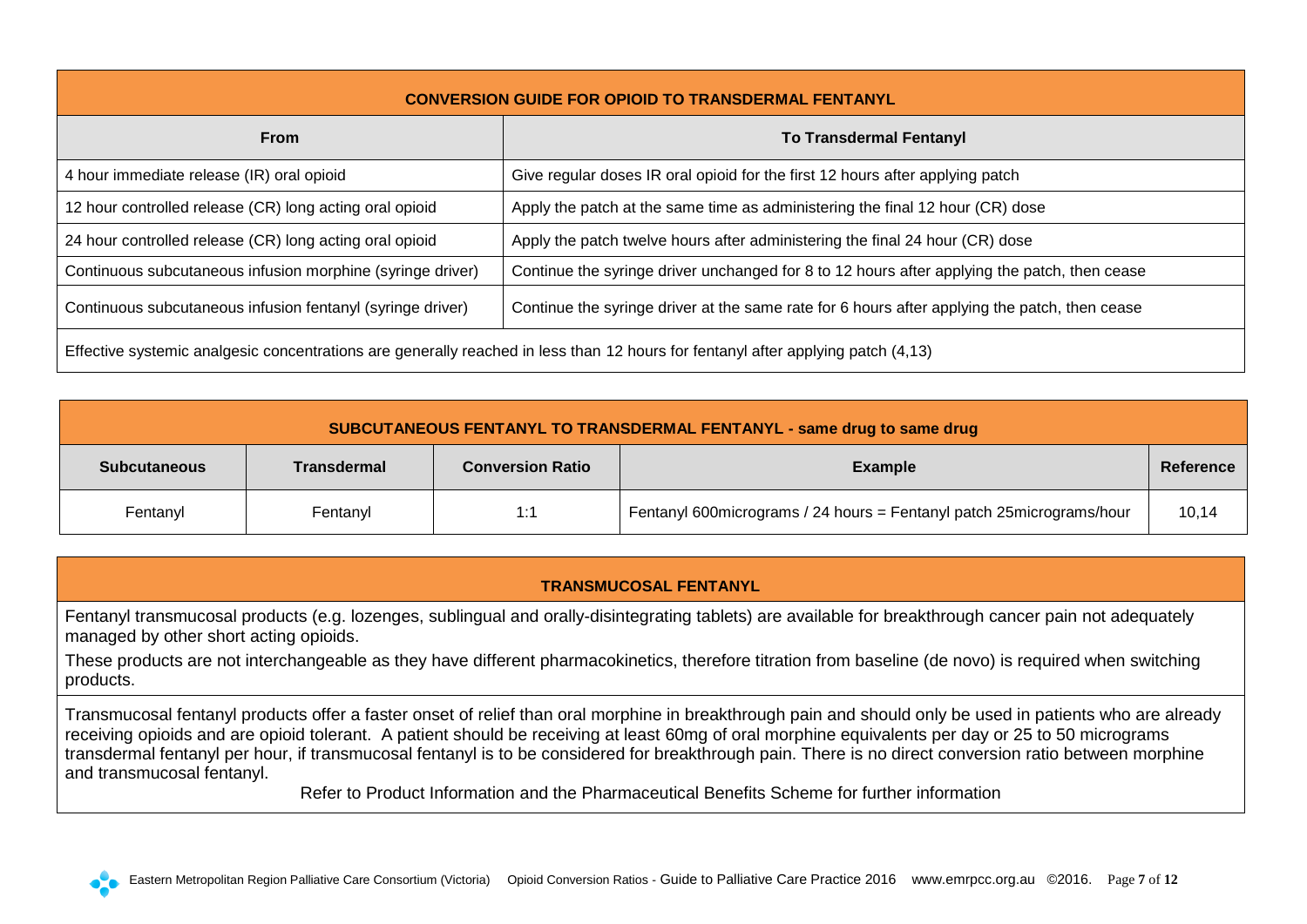<span id="page-7-0"></span>

| <b>TRANSDERMAL BUPRENORPHINE TO ORAL MORPHINE</b>                                                                                                                                                                                                                                                                                                                                                                                                                                              |                            |                                   |                                                                                                                                                                                                                                      |                                           |                  |
|------------------------------------------------------------------------------------------------------------------------------------------------------------------------------------------------------------------------------------------------------------------------------------------------------------------------------------------------------------------------------------------------------------------------------------------------------------------------------------------------|----------------------------|-----------------------------------|--------------------------------------------------------------------------------------------------------------------------------------------------------------------------------------------------------------------------------------|-------------------------------------------|------------------|
| <b>Patch Strength</b>                                                                                                                                                                                                                                                                                                                                                                                                                                                                          | <b>Delivery</b><br>Rate    | <b>Conversion</b><br><b>Ratio</b> | <b>Calculation</b>                                                                                                                                                                                                                   | <b>Comments</b>                           | <b>Reference</b> |
| Buprenorphine<br>$5mg/7$ days<br>(120 micrograms / 24<br>hours)                                                                                                                                                                                                                                                                                                                                                                                                                                | 5<br>micrograms<br>/ hour  | $1:75 -$<br>1:100                 | 5 $mg$ patch = 5 micrograms buprenorphine per hour<br>5mcg x $24 = 120$ micrograms over 24 hours<br>120microgram buprenorphine<br>$x 75 = 9,000$ micrograms (9 mg) or<br>$x 100 = 12,000$ micrograms (12mg) of oral morphine         | Oral Morphine dose 9 to<br>12mg/24hours   | 3,5              |
| Buprenorphine<br>10mg / $7$ days<br>(240 micrograms / 24<br>hours)                                                                                                                                                                                                                                                                                                                                                                                                                             | 10<br>micrograms<br>/ hour | $1:75-$<br>1:100                  | 10mg patch = 10micrograms buprenorphine per hour<br>10 microgram $x 24 = 240$ micrograms over 24 hours<br>240microgram buprenorphine<br>$x 75 = 18,000$ micrograms (18mg) or<br>$x 100 = 24,000$ micrograms (24 mg) of oral morphine | Oral Morphine dose 18 to 24mg/24<br>hours | 3,5              |
| Oral Morphine dose 36 to 48mg/24<br>20mg patch = 20micrograms buprenorphine per hour<br>Buprenorphine<br>20 microgram $x 24 = 480$ micrograms over 24 hours<br>hours<br>20<br>20mg / 7 days<br>$1:75-$<br>(480 micrograms / 24<br>1:100<br>micrograms<br>480 mcg buprenorphine<br>Maximum transdermal dose<br>hours)<br>/ hour<br>$x 75 = 36,000$ micrograms (36mg) or<br>recommended is 40 micrograms/hour<br>$x$ 100 = 48,000 micrograms (48 mg) of oral morphine<br>(2 x 20mg/7day patches) |                            |                                   |                                                                                                                                                                                                                                      |                                           | 3,4,5            |
| Breakthrough pain is treated with an immediate release opioid e.g. morphine or oxycodone.<br>Respiratory depression is rare in the doses of buprenorphine used in palliative care practice in Australia.<br>On removal of the buprenorphine patch, a short acting opioid should be prescribed for the initial 24 hours and a long acting opioid commenced after 24 hours                                                                                                                       |                            |                                   |                                                                                                                                                                                                                                      | 3,4                                       |                  |

## **METHADONE**

<span id="page-7-1"></span>**Conversion to methadone from other opioids is complex, and should not be attempted without consultation with a specialist experienced in the use of methadone. Palliative care consultation is of particular importance for the higher doses of opioid and the frail or elderly patient. It is strongly recommended that methadone therapy be initiated in the inpatient setting where patients can be closely monitored for signs of cumulative toxicity (commonly sedation or confusion).** 

Methadone is indicated for use in

- Neuropathic or mixed nociceptive-neuropathic pain, not responding to other agents e.g. NSAID + opioid +antidepressant/antiepileptic
- Neurotoxicity with morphine (myoclonus, allodynia, hyperalgesia, delirium) where conversion to another opioid is not possible
- End stage renal failure<sup>3</sup>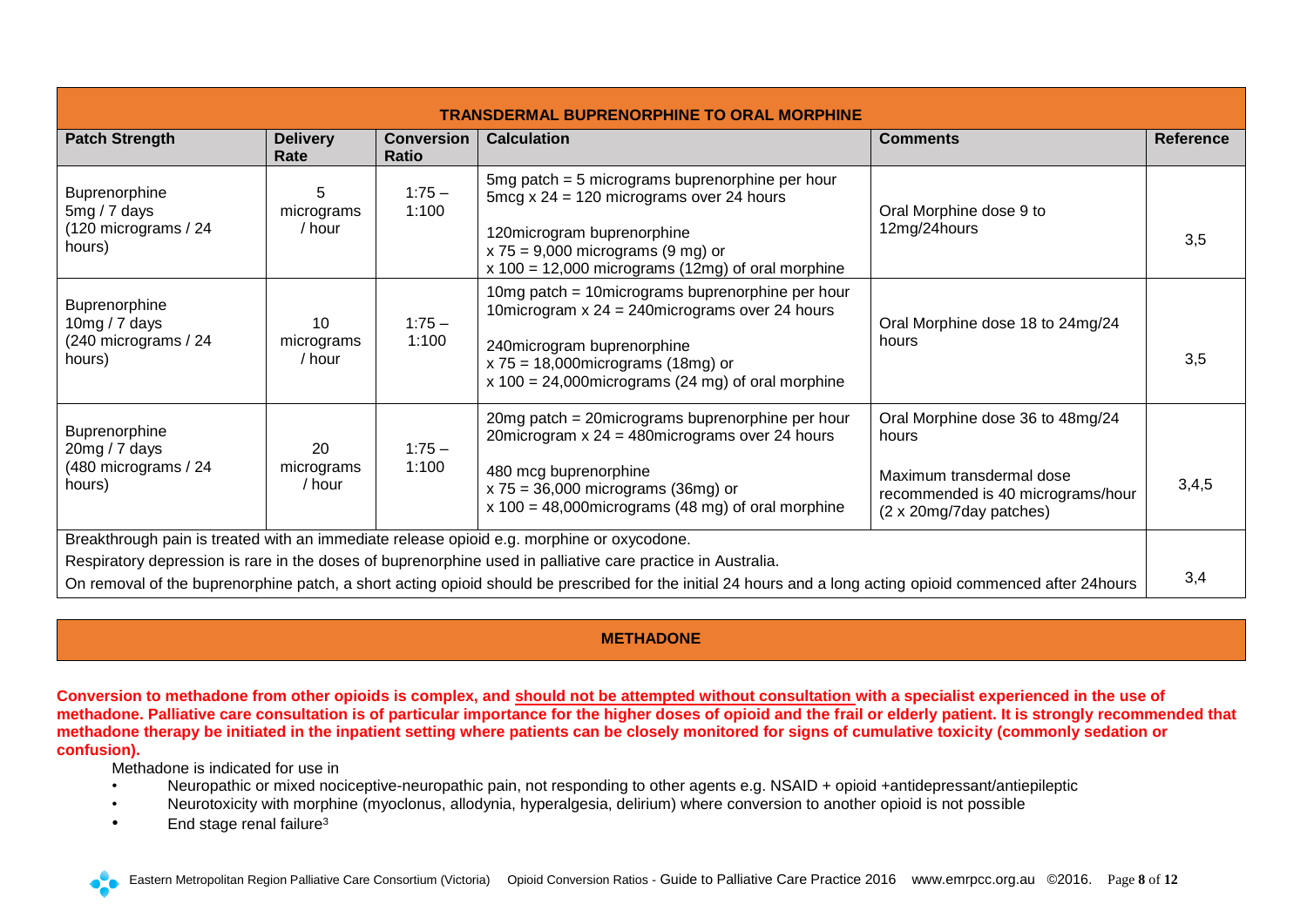## **METHADONE continued**

Methadone has a complex pharmacodynamics and pharmacokinetic profile, with individual variation in metabolism, and a widely variable plasma half-life (range 5 to 130 hours). Its high volume of distribution and protein-binding contribute to the long plasma half-life, with the risk of accumulation. As it takes 4 to 7 days to reach steady state, dose adjustments are not undertaken less than weekly.

QT interval prolongation has been observed with methadone, generally at higher doses. Caution is required when co-administering methadone with drugs that may prolong the QT, for example, haloperidol, domperidone, ondansetron and citalopram.<sup>3</sup>

Clinically important drug interactions need to be considered when prescribing, as methadone is metabolised in the liver by many of the CYP450 enzymes. Methadone metabolism is increased by carbamazepine, phenobarbital, phenytoin, rifampicin and St John's Wort and may result in a decrease in pain control or withdrawal symptoms. A decrease in methadone metabolism with increase in toxicity can occur with the coadministration of drugs which inhibit CYP450 enzymes, for example, SSRIs, ciprofloxacin and fluconazole.<sup>3</sup>

In clinical practice in Australia, variation in practice in converting to methadone has been reported. <sup>6</sup> Protocols similar to the Palliative Care Formulary<sup>3</sup> use of methadone in cancer pain prescribing guide, are in use in Australia.<sup>15,16</sup> The eventual methadone dose is generally 5 to 10 times smaller than the morphine dose, but may be 20 to 30 times smaller.

The breakthrough dose of methadone is 1/6 to1/10<sup>th</sup> of the 24 hour methadone dose, and is prescribed every 3 hours when necessary. If more than 2 breakthrough doses are required per day, the regular methadone dose can be increased under the direction of the specialist. Other opioids can be prescribed for breakthrough dosing if there are concerns about accumulation and toxicity due to frequent breakthrough dosing.

<span id="page-8-0"></span>

| ORAL METHADONE TO SUBCUTANEOUS METHADONE - same drug to same drug                                      |           |            |                                                         |  |  |  |
|--------------------------------------------------------------------------------------------------------|-----------|------------|---------------------------------------------------------|--|--|--|
| <b>Conversion</b><br>Oral<br><b>Example</b><br><b>Reference</b><br><b>Subcutaneous</b><br><b>Ratio</b> |           |            |                                                         |  |  |  |
| Methadone                                                                                              | Methadone | 1:1 to 2:1 | Oral Methadone 20mg = Subcutaneous Methadone 10 to 20mg |  |  |  |

A 2015 systematic review concluded that while some methods of conversion of strong opioids to methadone appear effective evidence is low. Close monitoring, preferably in the inpatient setting, should be undertaken due to the high risk of adverse effects, with specialist advice; particularly for the frail patient, and those on a high opioid equivalent dose. Adverse effects reported included sedation, respiratory depression and prolonged QT interval.<sup>17</sup>

Methadone conversion to other opioids is infrequently undertaken, with a wide variation in ratio reported.<sup>18</sup>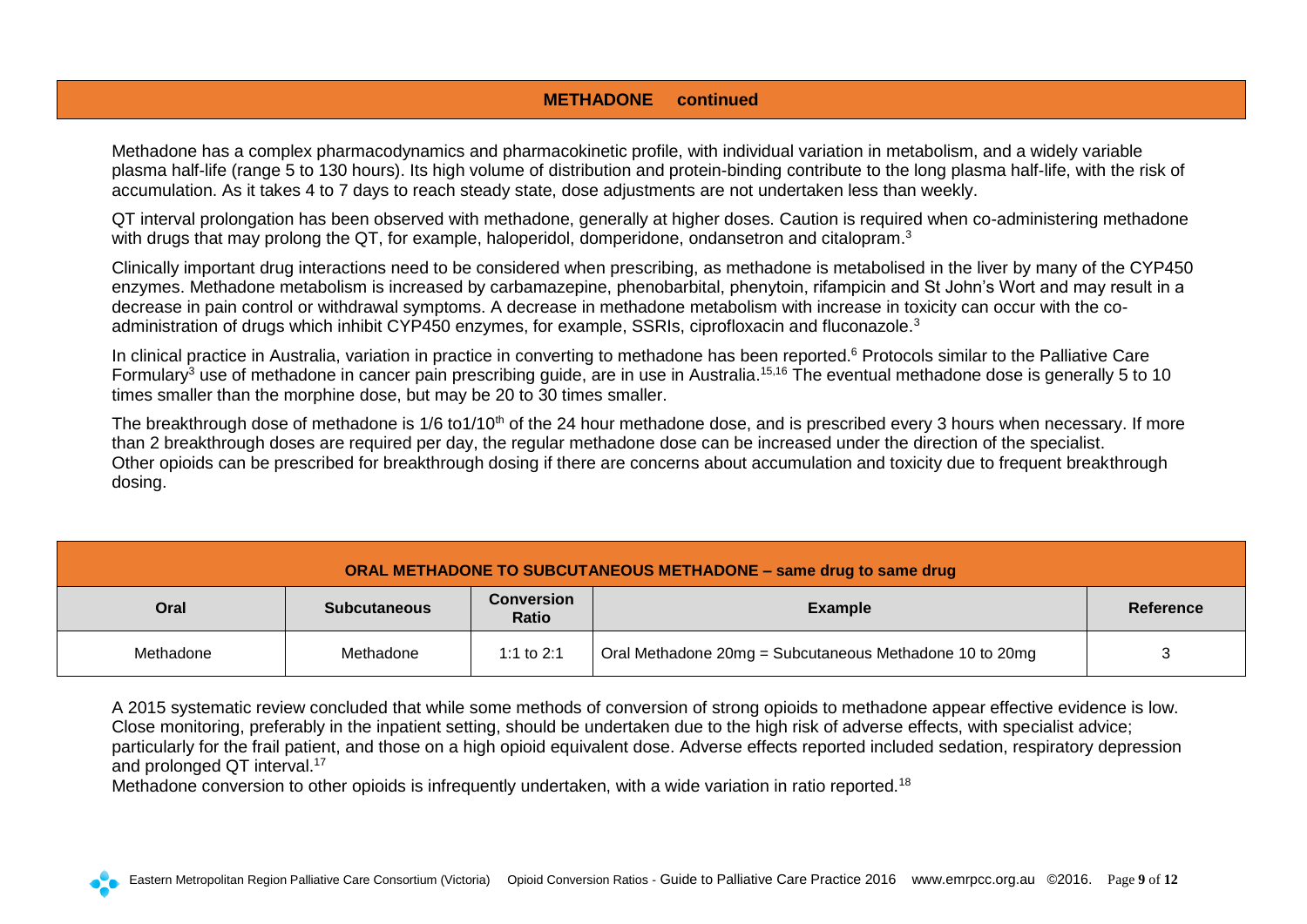#### **REFERENCES 2016**

- <span id="page-9-0"></span>1. Fine PG, Portenoy RK. Establishing best practices for opioid rotation; conclusions of an expert panel. J Pain Symptom Manage 2009;38:426-439
- 2. Smith H S, Peppin J F. Towards a systematic approach to opioid rotation. J Pain Res 2014;7:589-608
- 3. Twycross R, Wilcock A. Palliative Care Formulary. PDF version, PCF5+, September 2015. Nottingham. Palliativedrugs.com Ltd; 2015
- 4. Palliative Care Expert Group, Therapeutic Guidelines: Palliative Care.2010 Version 3. Therapeutic Guidelines Limited: Melbourne
- 5. Mercadante S, Caraceni A. Conversion ratios for opioid switching in the treatment of cancer pain: a systematic review. Palliat Med 2011;25:504-515
- 6. Syrmis W, Good P, Wootton J, Spurling G. Opioid conversion ratios used in palliative care: is there an Australian consensus? Intern Med J 2014;44:483- 489.
- 7. Targin® product information available at [https://www.ebs.tga.gov.au/ebs/picmi/picmirepository.nsf/pdf?OpenAgent&id=CP-2012-PI-01399-](https://www.ebs.tga.gov.au/ebs/picmi/picmirepository.nsf/pdf?OpenAgent&id=CP-2012-PI-01399-3&d=2016011316114622412) [3&d=2016011316114622412](https://www.ebs.tga.gov.au/ebs/picmi/picmirepository.nsf/pdf?OpenAgent&id=CP-2012-PI-01399-3&d=2016011316114622412)
- 8. Galvez R, Schafer M, Hans G, Falke D, Steigerwad I. Tapentadol prolonged release versus strong opioids for severe, chronic low back pain; results of an open label phase 3 study. Adv Ther 2013;30:229-259.
- 9. Mercandante S, Porzio G, Aielli F, Adile C, Verna L, Ficorella C, Giarrantano A, Casuccio A. Opioid switching from and to tapentadol extended release in cancer patients: conversion ratio with other opioids. Curr Res Med Opin 2013;29:661-666
- 10. McPherson MM Demystifying opioid conversions: a guide for effective dosing, Bethesda:ASHP;2010
- 11. White C, Hardy J, Boyd A, Hall A. Subcutaneous sufentanil for palliative care patients in a hospital setting. Palliat Med 2008;22:89-90
- 12. Reddy A, Tayjasanant S, Haider A, Heung Y, Wu J, Liu D et al. The opioid rotation ratio of strong opioids to transdermal fentanyl in cancer patients. Cancer 2016;122: 149–156
- 13. Samala RV, Bloise R, Davis M. Efficacy and safety of a six-hour continuous overlap method for converting intravenous to transdermal fentanyl in cancer pain. J Pain Symptom Manage 2014;48:132-146
- 14. Prommer E. The role of fentanyl in cancer related pain. J Palliat Med 2009;12:947-54
- 15. An email (P Tuffin, personal communication, November 5<sup>th</sup> 2015) regarding the current Methadone Conversion Regimen Royal Perth Hospital
- 16. An email (M Benson, personal communication, November 6th 2015) regarding the Peninsula Health Clinical Practice Guideline Methadone for Cancer Pain (RoMANCCC)
- 17. McLean S, Twomey F. Methods of rotation from another strong opioid to methadone for the management of cancer pain: a systematic review of the available evidence. J Pain Symptom Manage 2015;50:248-259.
- 18. Walker PW, Palla S, Pei B-L, Kaur G, Shang K, Hanohano J, Munsell M, Bruera E. Switching from Methadone to a Different Opioid: What Is the Equianalgesic Dose Ratio? J Palliat Med 2008;11:1103-1108.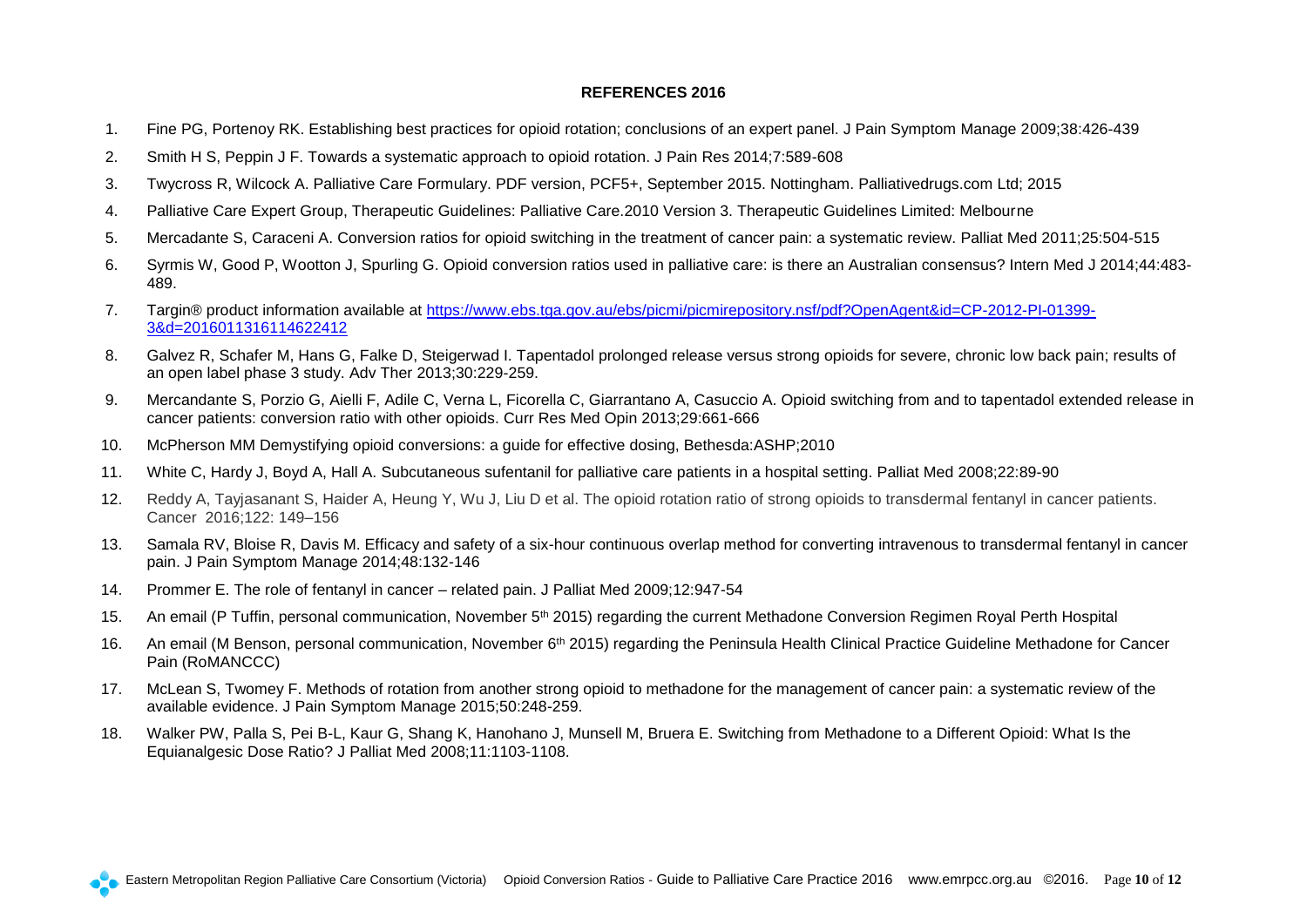

## <span id="page-10-0"></span> **Opioid Conversion Ratios - Guide to Palliative Care Practice 2016 Summary Chart**

**The entire document must be viewed at [www.emrpcc.org.au](http://www.emrpcc.org.au/)**

| ORAL MORPHINE TO OTHER ORAL OPIOIDS |                            |                                                            |                                                                                                                                    |  |  |  |
|-------------------------------------|----------------------------|------------------------------------------------------------|------------------------------------------------------------------------------------------------------------------------------------|--|--|--|
| <b>Oral to Oral</b>                 | <b>Conversion</b><br>Ratio | <b>Example</b>                                             | <b>Comments</b>                                                                                                                    |  |  |  |
| Morphine to Codeine                 | 1:10                       | Oral Morphine 6mg = Oral Codeine 60mg                      | Avoid conversion and treat as opioid<br>naive<br>Codeine has a limited role in managing<br>moderate-severe pain in palliative care |  |  |  |
| Morphine to<br>Hydromorphone        | 5:1                        | Oral Morphine 5mg = Oral Hydromorphone<br>1 mg             |                                                                                                                                    |  |  |  |
| Morphine to Methadone               |                            | <b>Palliative Care Specialist input required</b>           |                                                                                                                                    |  |  |  |
| Morphine to Oxycodone               | 1.5:1                      | Oral Morphine 15mg = Oral Oxycodone<br>10 <sub>mg</sub>    | The oxycodone component of Targin $\circledR$<br>should be considered in conversions                                               |  |  |  |
| Morphine to Tapentadol              | 1:3                        | Oral Morphine 100mg = Oral Tapentadol<br>300 <sub>mq</sub> |                                                                                                                                    |  |  |  |
| Morphine to Tramadol                | 1:5 to<br>1:10             | Oral Morphine 10mg = Oral Tramadol 50 to<br>100mg          | Tramadol has a limited role in<br>managing moderate to severe pain in<br>palliative care                                           |  |  |  |

| ORAL OPIOIDS TO SUBCUTANEOUS OPIOIDS- same drug to same drug |                     |                         |                                                                    |  |  |  |
|--------------------------------------------------------------|---------------------|-------------------------|--------------------------------------------------------------------|--|--|--|
| Oral                                                         | <b>Subcutaneous</b> | <b>Conversion Ratio</b> | <b>Example</b>                                                     |  |  |  |
| Morphine                                                     | Morphine            | $2:1$ to $3:1$          | Oral Morphine 30mg = Subcutaneous Morphine 10 to 15mg              |  |  |  |
| Oxycodone                                                    | Oxycodone           | 1.5:1 to $2:1$          | Oral Oxycodone 30mg = Subcutaneous Oxycodone 15 to 20mg            |  |  |  |
| Hydromorphone                                                | Hydromorphone       | $2:1$ to $3:1$          | Oral Hydromorphone 15mg = Subcutaneous Hydromorphone 5 to<br>7.5mg |  |  |  |

| SUBCUTANEOUS MORPHINE TO OTHER SUBCUTANEOUS OPIOIDS |                     |                                   |                                                                                                                                        |                                               |  |  |
|-----------------------------------------------------|---------------------|-----------------------------------|----------------------------------------------------------------------------------------------------------------------------------------|-----------------------------------------------|--|--|
| <b>Subcutaneous</b>                                 | <b>Subcutaneous</b> | <b>Conversion</b><br><b>Ratio</b> | <b>Example</b>                                                                                                                         | <b>Comments</b>                               |  |  |
| Morphine                                            | Fentanyl            | 100:1                             | Subcutaneous Morphine<br>10,000 micrograms $(10mg)$ =<br>Subcutaneous Fentanyl 100 micrograms                                          | The 100:1 conversion ratio<br>is conservative |  |  |
| Morphine                                            | Hydromorphone       | 5:1                               | Subcutaneous Morphine 10mg =<br>Subcutaneous Hydromorphone 2mg                                                                         |                                               |  |  |
| Morphine                                            | Oxycodone           | 1:1                               | Subcutaneous Morphine 10mg =<br>Subcutaneous Oxycodone 10mg                                                                            |                                               |  |  |
| Morphine                                            | Sufentanil          | 1000:1                            | Subcutaneous Morphine<br>10,000 microgram $(10mg)$ =<br>Subcutaneous Fentanyl 100 micrograms =<br>Subcutaneous Sufentanil 10micrograms | Convert to fentanyl initially                 |  |  |